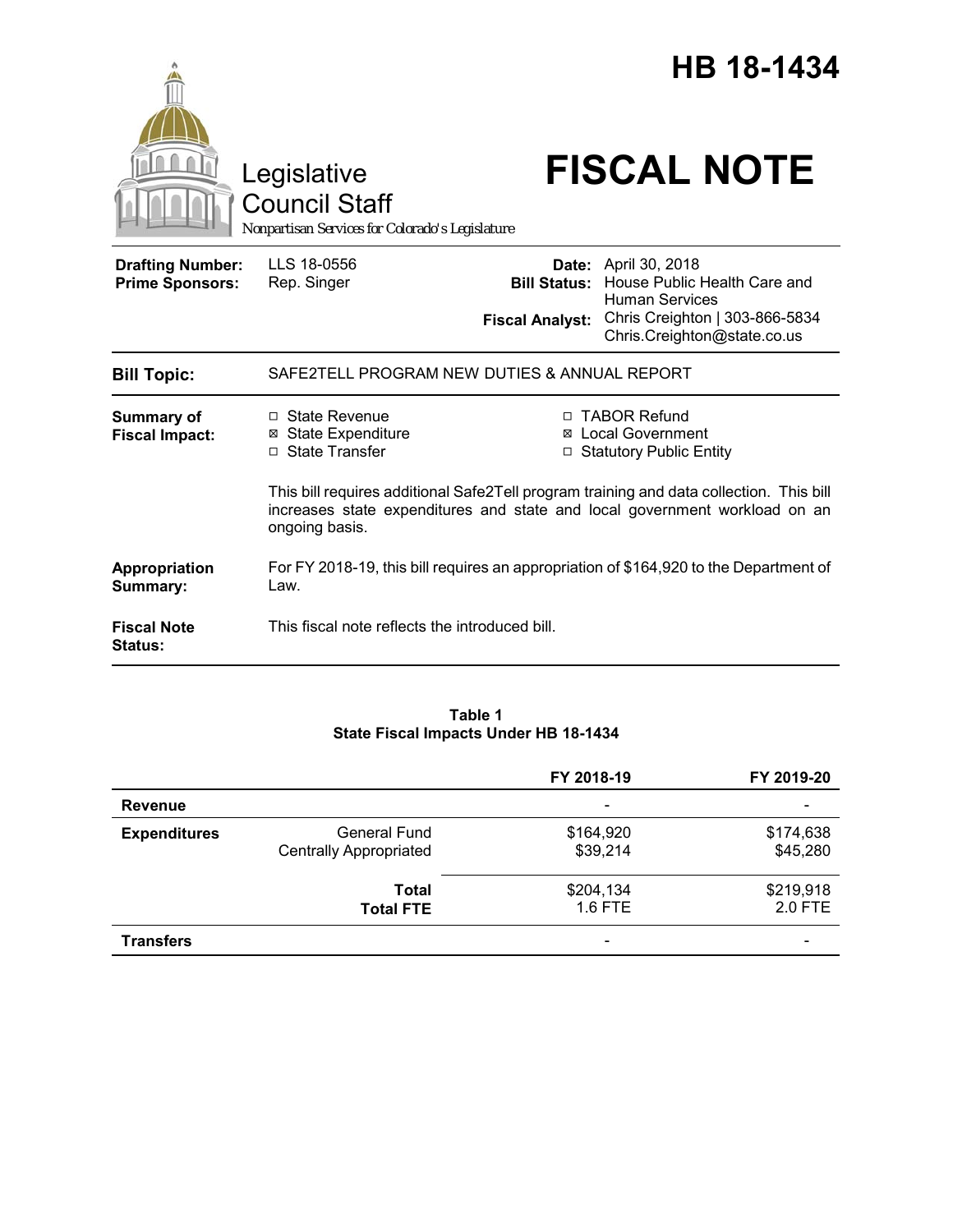April 30, 2018

## **Summary of Legislation**

This bill expands Safe2Tell program duties to:

- provide training and support to all preschool, elementary, and secondary school and school districts (schools) regrading school safety. This training is to include answering questions and discussing reports received by the program;
- provide training materials to schools aimed at preventing the misuse of the program;
- provide technical assistance and support to law enforcement and school officials when misuse of the program occurs; and
- analyze and follow-up with law enforcement and schools to determine the outcome of a report made to the program.

On or before December 1, 2019 and each December thereafter, the program must analyze data from the previous year and prepare a written report for the General Assembly. The report must include:

- a summary of outcomes and actions taken on Safe2Tell reports;
- the number of Safe2Tell reports:
- the number of incidents of misuse of the program;
- data on reports involving a single incident;
- data on reports of a threat against or to cause harm to another person;
- the number of instances where a reporting party was in crisis and was reporting to obtain assistance, including the amount of time it took to identify the reporter and respond to him or her;
- information on the effectiveness of the Safe2Tell dispatch center; and
- program improvement recommendations.

## **Background and Assumptions**

Senate Bill 14-002 created the Safe2Tell program, which is administered by the Department of Law and allows for anonymous reports to be made by students, parents, school staff, and other community members concerning their safety and the safety of others. The program also provides training to law enforcement dispatch centers, school districts, and other entities on awareness and response tips. Training on the prevention of system misuse and false reporting is not currently provided.

## **State Expenditures**

This bill increases General Fund expenditures by \$204,134 and 1.6 FTE in FY 2018-19 and \$219,918 and 2.0 FTE in FY 2019-20 and beyond. These impacts are shown in Table 2 and discussed below. Workload also increases for the Department of Public Safety.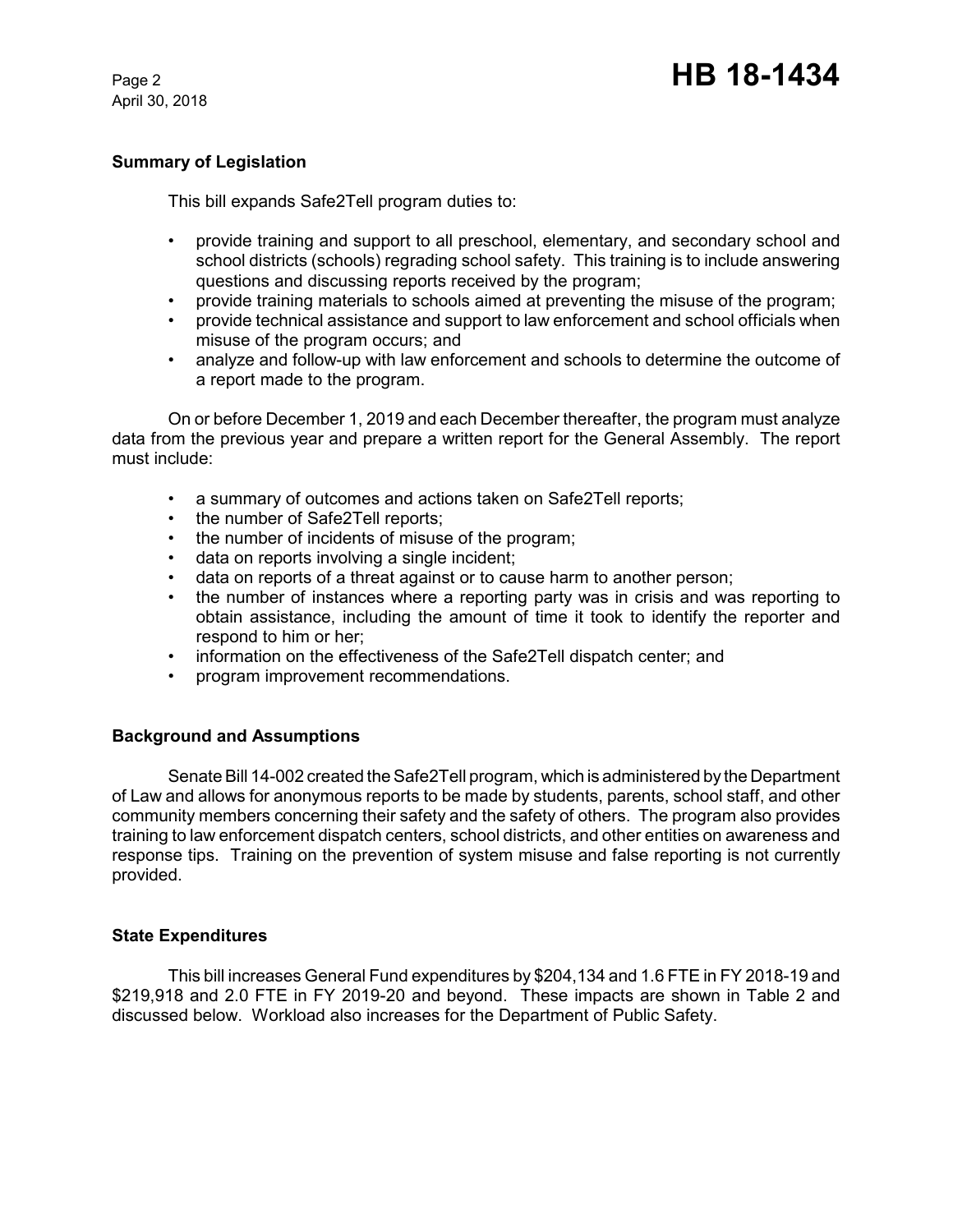|                                                    | FY 2018-19     | FY 2019-20     |
|----------------------------------------------------|----------------|----------------|
| <b>Department of Law</b>                           |                |                |
| <b>Personal Services</b>                           | \$93,722       | \$112,466      |
| <b>Operating Expenses and Capital Outlay Costs</b> | \$10,926       | \$1,900        |
| Cell Phone                                         | \$960          | \$960          |
| <b>Travel and Per Diem</b>                         | \$9,312        | \$9,312        |
| <b>Training Materials</b>                          | \$50,000       | \$50,000       |
| Centrally Appropriated Costs*                      | \$39,214       | \$45,280       |
| FTE - Personal Services                            | $1.6$ FTE      | 2.0 FTE        |
| <b>Total Cost</b>                                  | \$204,134      | \$219,918      |
| <b>Total FTE</b>                                   | <b>1.6 FTE</b> | <b>2.0 FTE</b> |

**Table 2 Expenditures Under HB 18-1434**

 *\* Centrally appropriated costs are not included in the bill's appropriation.*

**Department of Law.** Beginning in FY 2018-19, the Department of Law requires 2.0 FTE for a training specialist and a data analyst. The training specialist is needed to conduct additional statewide training to schools and law enforcement on the Safe2Tell program and the prevention of false reporting and other system misuse. The data specialist will conduct outreach with schools and law enforcement on the collection of Safe2Tell data, analyze Safe2Tell data, and prepare relevant reports. Standard operating and capital outlay costs are included for furniture and computers, along with travel and per diem expenses and a cell phone for the training specialist. Costs in FY 2018-19 are prorated for the bill's effective date and the General Fund paydate shift.

Beginning FY 2018-19, \$50,000 is needed per year for the production and distribution of education materials on preventing misuse of the Safe2Tell program to schools statewide. This cost is based on current costs to produce and distribute program awareness and education materials.

**Department of Public Safety.** This bill may increase workload for the Department of Public Safety to work with Safe2Tell program to provide information related to response times and system misuse impacts. This impact is assumed to be minimal.

**Centrally appropriated costs.** Pursuant to a Joint Budget Committee policy, certain costs associated with this bill are addressed through the annual budget process and centrally appropriated in the Long Bill or supplemental appropriations bills, rather than in this bill. These costs, which include employee insurance and supplemental employee retirement payments, are estimated to be \$39,214 in FY 2018-19 and \$45,280 in FY 2019-20.

## **Local Government**

Beginning in FY 2018-19, this bill increases local government workload as described below.

**Law enforcement agencies.** This bill increases local law enforcement agency workload to work with Safe2Tell program to provide information related to response times and system misuse impacts. This impact is assumed to be minimal.